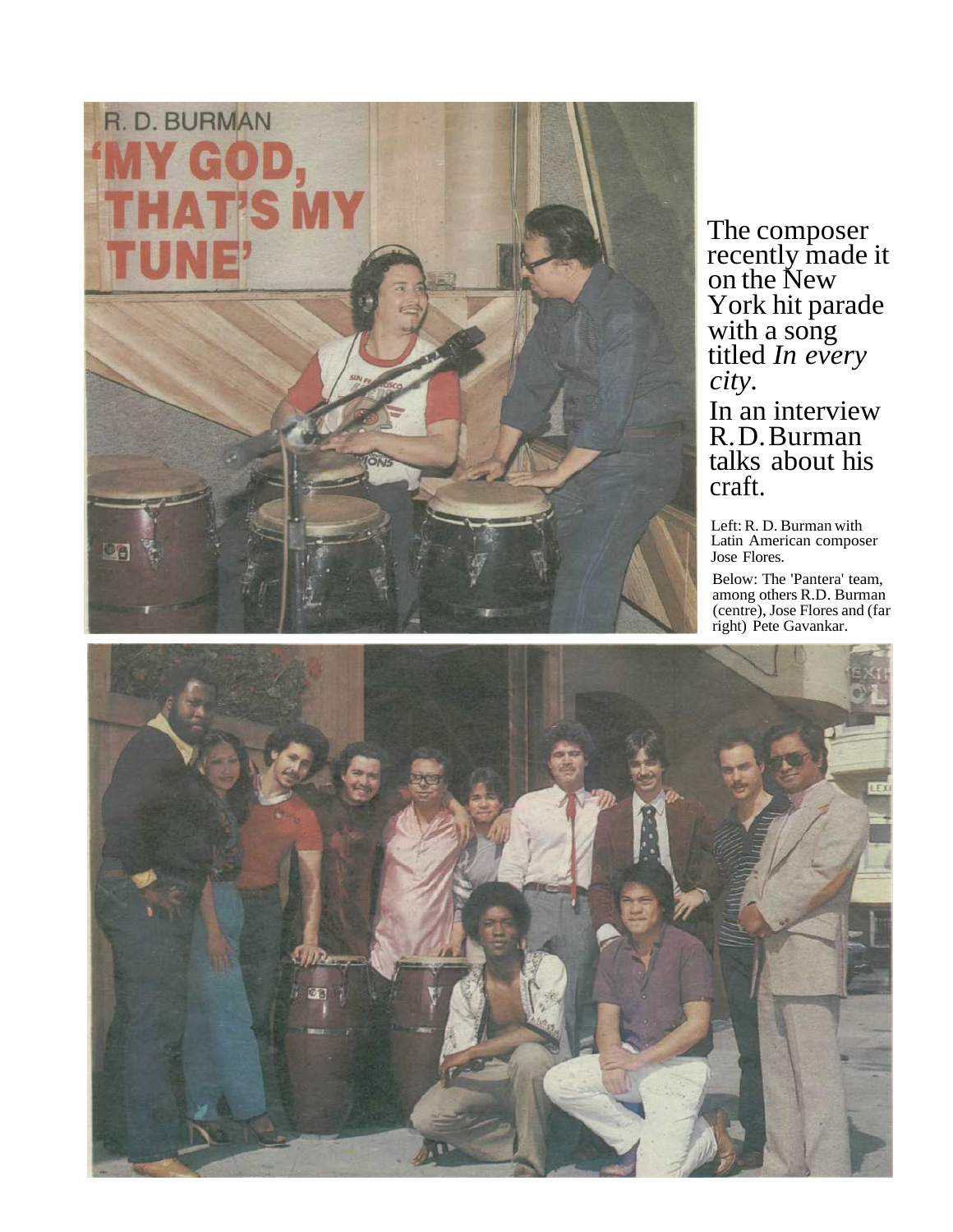WHENEVER an Indian achieves a<br>milestone abroad, he instantly gets more recognition in his own country. Perhaps it's the colonial hangover that still makes us believe that they are always right over there. In this case however, the distinction is not going to make any difference as the person gaining it is already a household name here.

Rahul Dev Burman, who has given music for 225 Hindi films, has made it to the New York hit parade with a song titled *In every city.* He is all set to launch the album—'Pantera'—in India. Two people have been responsible for getting him there—his father Sachin Dev Burman who was the only member of the family willing to let him enter films, and Pete Gavankar, a friend of thirty years who goaded him into seeking new pastures and has financed the album.

Intrigued, we decided to find out just how the international album had come about and while we were at it, also gauge just how much R.D. had already packed into his life of 45 years. It turned out to be much more than we had thought as we had to have several sittings before we were through. But R.D. was patience itself. His partner Sapan Chakraborty was there to help out R.D. who whenever he got stuck scratched his forehead and asked, *Woh kaunsa gana thai* or an occasional *Qui bolche?* We also met Pete Gavankar.

Pantera began when R. D. and Asha Bhosle met Pete and his wife in Las Vegas in 1975. Pete, a micro-chip genius who's made millions after migrating to America 25 years ago, told Pancham (as R. D. is known to all and sundry) that he had to move out of India to progress. R. D. hesitated. Making a record in America is a long process—anything from three to four months.

According to R.D., "Pete was really excited about it all. He said he'd arrange the whole thing. Anyway Pete had said, even if the record flopped, it was his money."

Finally when Pete visited India in 1980-81 he took 15 tunes from R. D. They had taken him just seven days to compose. Pete handed over the cassettes to his sister Nilu, who knew many pop groups in San Francisco, and she in turn played them for Jose Flores, an up-and-coming musician. Jose liked five numbers, mixed them with Latin-American music and recorded them. The result? "It sounded terrific," says R.D. "It wasn't even a professional recording, just done in a hall, yet it sounded good."

After listening to the cassette Pete had sent him, R.D. decided to go to San



**"An important tip I learnt from my father was picking up cues. ' R. D. with S. D. Burman (left).**

Francisca and record the songs. The day after Pancham landed in San Francisco was carnival day, May 15. The atmosphere inspired him; he composed the "carnival" number on the album then and there. Later that evening they visited a disco where R.D. and Jose's joint number *In every city* was played.

An excited R.D. related what passed: "The number began with a bang, *New York city, Chicago, LA, San Francisco and Bombay.* All the people there started dancing. At the climax all were clapping. I was so moved I almost cried."

"At a get-together later Pete asked how long it would take to brush up the whole thing," R.D. went on. "I said about four days. For the sound mixing Pete managed to wangle the services of Patrick Gleason, a master synthesiser who worked with Francis Ford Coppola on 'Apocalypse Now". They also used Gleason's studio which has the most sophisticated equipment.

"Gleason uses a digital synthesiser which can create any sound, including animal calls. For the Pantera number we tried to get the actual sound from the zoo but as the recording wasn't satisfactory we finally had the synthesiser produce the sound—and it's perfect. To Gleason's astonishment we cut the album comprising six songs in a marathon ten days."

For this new album of Latin-American-Indian music only raw talent was chosen. All the artistes were budding youngsters, the vocalists were even from different backgrounds, a Japanese, a Puerto-Rican and a Negro. Pete was euphoric about the cooperation and wonderful team-work they experienced.

"There was such complete synchronisation," Pete says. "Even as a producer, I wasn't there just to provide the money. It was sheer team-work that made us a success. We worked out a strategy and we've made it big." How else could R.D.Burman and Jose Flores have featured on the same radio programme as Paul McCartney, Michael Jackson and Lynda Ronstadt?

The late S. D. Burman had first realised his son was musically inclined when he heard him play the harmonica at a school function. Obviously 'Dada', as the industry knew him, was ignorant of his son's achievements since he himself stayed at Bombay and Pancham at Calcutta.

Prior to this, R.D. had been to Bombay for a short period. There they first stayed in a Borivli chawl and later shifted to a one-room home which the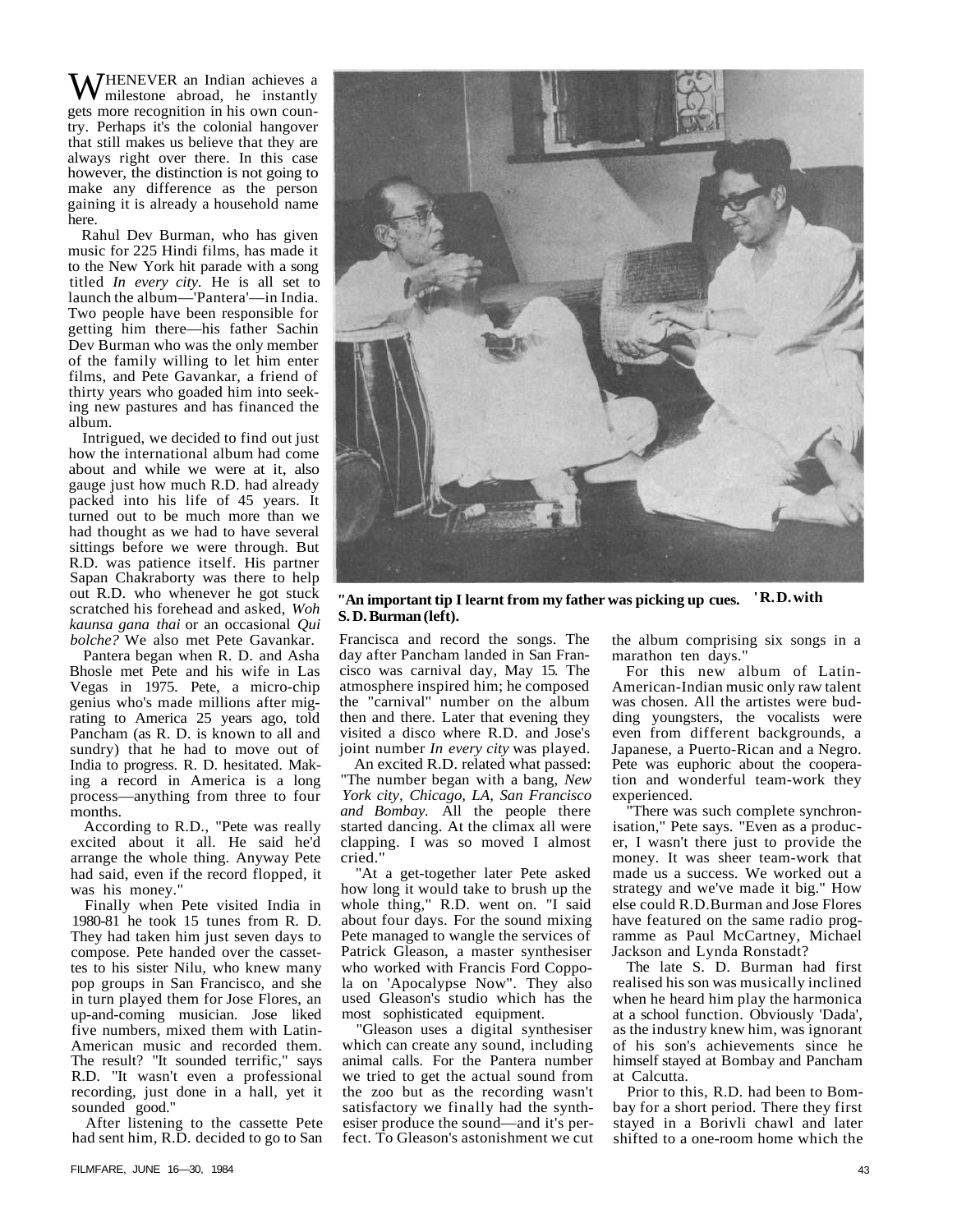Burmans shared with Harindranath Chattopadhyaya's family.

Realising how hard up Dada was, R. D.'s grandmother whisked him back to Calcutta saying she'd bring him up. On one of his visits to Calcutta, Dada was made the chief guest at a school sports function. He even handed over a prize to Pancham for cycling. R.D. positively blushed while relating this incident.

The same evening Dada discovered his son's talent. "The next morning my father asked me how long I'd been practising and what my aim was. I replied that I'd been having a go for the past eight months and wanted to be a better music director than he. My answer must have surprised him."

Dada set about the task of moulding his son. First he put Pancham under *tabla* maestro Brajen Biswas who taught him the basics of rhythm and after that under Ali Akbar Khan and later Ashish Khan to learn the *sarod.*

"This was around 1950-51. My father explained that before you compose you must know the range of the instruments at your command to get the best out of them. I spent over four years with that family and learnt the basics of classical music from them. Even today when I work on a film that has a classical base ('Kinara') I am subconsciously influenced by that period in my life.

"I was very bad in studies and my grandmother used to complain constantly. My father was in Calcutta one day when he made the decision to take me to Bombay. My grandmother objected saying the industry would be a bad influence on me. Father however was adamant. He said, 'My son is not a good student, I am getting old, I must take him to Bombay and groom him. In ten years I may be able to make something of him.' A quarrel ensued and father left Calcutta. Before leaving he asked me if I'd composed anything. I played the 15 tunes I had ready.

"A year later, while watching the film 'Funtoosh' I suddenly heard one of the tunes I'd composed. I blurted out aloud—'My God, that's my tune'. I wrote and accused my father of flicking my tune and he admitted he had." The song was *Ae meri topi palat ke aa*—a big hit in its time.

"In December 1955 Guru Dutt came to Calcutta for the shooting of 'Pyaasa'. He was close to my father and I asked him to use his influence to get me to Bombay. It worked. 'Pyaasa' was the first film I helped my father with. I not only composed one of the songs but also played the mouth organ and some other instruments at the recording. Seeing me work like this my mother's fears were laid to rest and she was convinced I was in the right line.

"From then on my father started grooming me. He taught me how to mould a song to the satisfaction of a producer or director. For instance if someone narrates a 'situation' you immediately compose a tune to fit it today after having done it for 25 years it's become a habit. If the situation is bad you have to come up with the best you can. Of course you can try suggesting a change in situation but you don't always succeed.

"Another thing my father inculcated in me was never to get over-excited about what I composed. He had a habit of composing the *mukhada* and passing on the *antara* to his two assistants (Jaidev Verma, Surit Kaur) and me. A sort of healthy competition prevailed while we tried to outdo each other.

"My father would choose the best and sometimes I scored too. If I felt happy about it, he'd snub me and call the servant and ask his opinion. The father was picking up cues. When you heard a bird chirp and started humming you thought of a particular aspect of life—you had the situation and the tune that went with it. When I told him that I sometimes dreamt tunes, he asked me to immeditely get up and either hum it into a tape recorder or jot down the notations. The next morning, he said you can improvise on it. The tunes of *Kanchi re kanchire* ("Hare Rama, Hare Krishna"), *Turn bin jaun kahan* ("Pyar Ka Mausam") and *Duniya main logon ko* ("Apna Desh") have all come to me in my dreams.

"That the film industry is full of fair-weather friends I came to know in 1961 when my father had a heart attack. At that time he'd already composed about five songs for Guru Dutt's 'Baharen Phir Bhi Aayegi". My parents told Guru Dutt that I was capable of getting the songs recorded but he declined and said sorry but he couldn't wait. After



**R. D. Burman with Kishore Kumar.**

moral of this was: simple is beautiful. While composing, he used to say, we can get carried away and add a bit of everything which finally makes it less appealing.

"He also advocated introducing new sounds. The producer or director may not immediately take to it but a novel idea can click in a big way. When a situation was narrated to him my father would visualise it and even dance it out. In the song *Chhod do anchal zamana kya kahega* ("Taxi Driver") by just adding that *Ah.at* the beginning he changed the whole complexion of the song. He explained that's how a girl will react when the hero teases her.

"An important tip I learnt from my

that one by one all the producers left my father. The only one to stick with him was Dev Anand—he told my father not to worry, that he'd delay the film. That's something nobody will ever do for a music director today.

"Five months later, when my father had recovered, we finished all the 'Guide' songs in five days and will you believe it, at the first session Dev Anand okayed four tunes? Shailendra even penned three songs right there— *Aaj phirjeene ki tamanna hai, Din dhal jaye* and *Tere mere sapne.*

"My father was at last proud of me. One day, returning from his morning walk he said: 'Today I'm very happy with you. Till now I was recognised as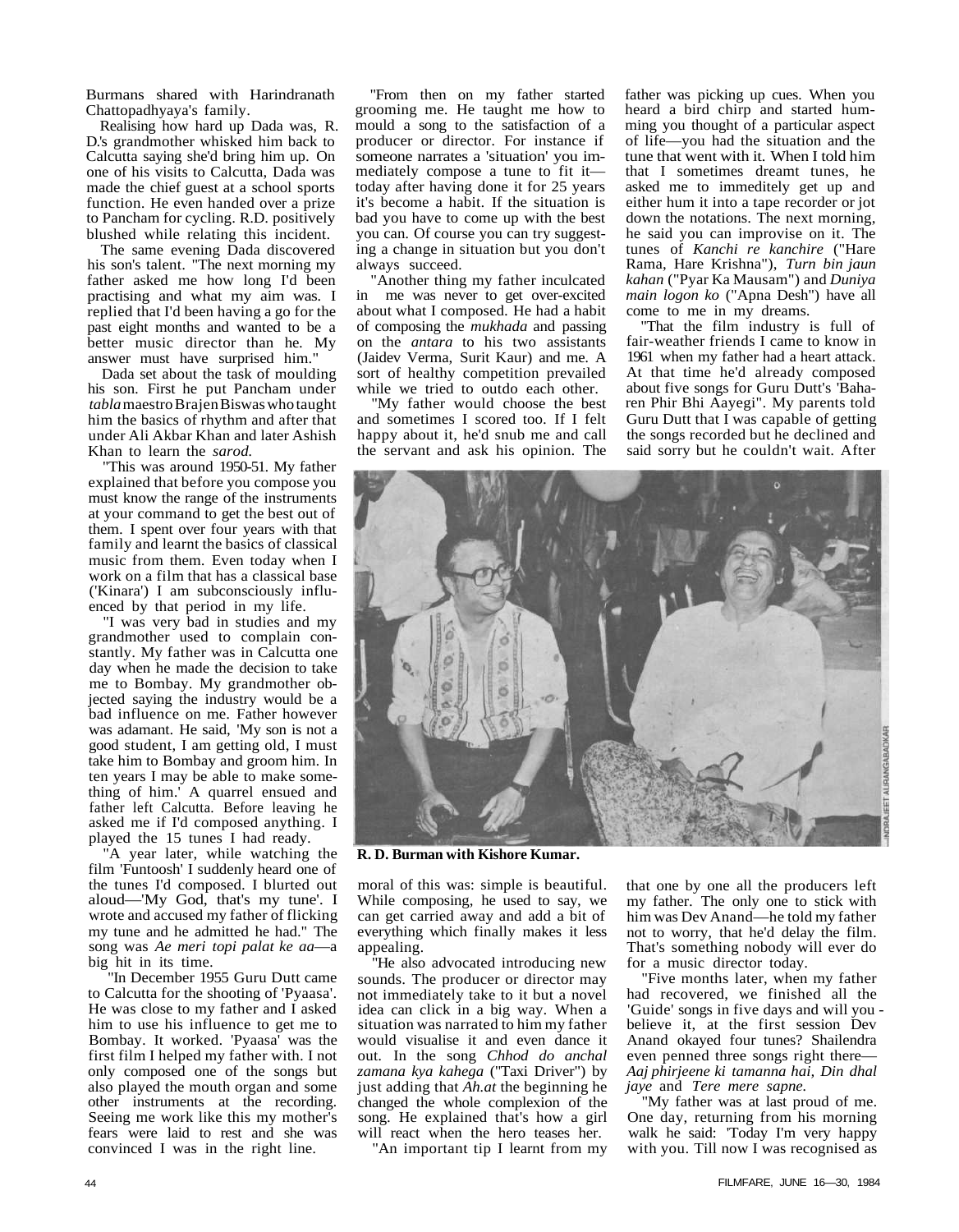S.D. Burman but today someone pointed me out and said—There goes R.D. Burman's father'."

R.D.'s first break as a music director came through Guru Dutt. The latter signed him as music director for "Raaz". "My father wasn't in favour of this. He feared that since I'd only put in two years in the industry a successful film would go to my head. But Guru Dutt was adamant.

"Unfortunately, after two songs were recorded, the film was shelved. I was thoroughly dejected. I pleaded with the director that it was my first film but he said *'Sorry, apne ko jum nahin raha',*

"Mehmood, a friend of mine, heard about this and offered to take the songs but Guru Dutt refused to part with the" recorded ones. The unused ones, among them *Ghar aaja ghiraye badara sanwariya,* Mehmood used for 'Chote Nawab'. This was in 1957-58 and that was when Lata first sang for me. She

day and ordered *"Eh Pancham, gana sunao".*

*"*I began a Nepali folk song. After I'd hummed two lines, Shammi completed the song for me. He said *'Aage chalo, ye song mein Jaikishen ko dene wala hoon'*. After that I knew the going wasn't going to be smooth. One by one I started all the songs composed for "Teesri Manzil". *Diwana mujhsa nahin, Oh hasina, Oh mere sona resona, Aaja, aaja.*

"After listening to all of them Shammi turned to Nasir Husain and said, 'Pancham says he has 150 tunes, hear them and take what you like'. To me he said: 'I don't want to hear any more songs, you've passed. From now on you're my music director'.

"Somewhere along the way I developed a taste for jazz. I used to accompany friends to their sessions. The musicians just take a sign line and improvise. This brings out your creativ-



**At song recording with S. D. Burman (left) and Lata Mangeshkar.**

came for a session, heard the song, rehearsed it and blessed me. That was one of the important moments in my life.

"When Nasir Husain was on the look out for a new music director Majrooh Sultanpuri recommended me. The film was 'Teesri Manzil' directed by Goldie Anand. The catch Came when Shammi Kapoor replaced Dev Anand in the film. I believed my chances of doing the film were kaput then as Shammi at that time was king, behaved like one and had his own group. But Jaikishen, whom Shammi approached to come in as music director, convinced him that I was good and should be given a chance. Shammi relented. He came over one

ity. If a music director doesn't know jazz, he knows nothing. That's how I feel. Spontaneous improvisation is the hallmark of a good musician.

"Coming back to my career. Till the end of 1964 I didn't have much work. Teesri Manzil' was the only big hit to my credit. It was only after I assisted my father in 'Aradhana' that producers thought *'Pancham ko bhi kaam dena chahiye'.* Shaktida who had seen me work in 'Aradhana' gave me his 'Kati Patang'. My assignments started picking up then on.

R.D. recalls his first meeting with Lata Mangeshkar and Kishore Kumar. He was surprised by both. "I met Lata at Kardar Studio in 1950 when my father was recording for "Naujavan". I saw a very thin girl in a simple sari enter. *Nati si ek ladki aage aayi.* I thought she was a pilot singer. Then my father introduced us. I've been a fan of hers ever since. She has a special high frequency cy suitable for dynamic microphones. She sounds totally different without a mike.

"Again one day, sitting on a wall of the same studio, I saw a man wearing a muffler and cap and holding a black stick. He was imitating everyone who passed, just like a monkey. When we went into the studio the man jumped off the wall and came into the recording room. *Jo jo gana gatey the unka satyanash karte hue woh khud gana gane lage.* When I asked him why he was doing it he said: 'I am an orphan. Nobody looks after me. Please give me a chance'." Amused at the recollection, R.D. gave a hearty laugh.

The man on the wall was Kishore Kumar who, according to R.D., is the best male singer we have. "He is flexible. He can sing a classical song better than any of the others. I know because I've worked with all of them. He can sing a funny song or a sad song, nobody can beat him in versatility. He has never learnt any music but his ability to grasp is the secret of his success. He observes the music director and mimics.

"Several songs which proved great hits were originally rejected by producers. *Dum maro dum* ("Hare Rama, Hare Krishna") Dev Anand had said sounded funny and wouldn't run. I persuaded him to keep it in the album as it was a situational song and useless for any other film. *Kora kagaz tha* ("Aradhana") had been disapproved by Shaktida, Kaka everybody. So was *Kaaton se kheench ke* ("Guide") by Dev Anand. Goldie filmed it only because they were already on location. All the tunes of 'Amar Prem' had earlier been recorded for a Bengali film 'Raaj Kumari' which flopped miserably."

R.D. confessed ruefully that sometimes tunes are rejected just to make the music director work more. "But frankly," he says, "the first spontaneous inspiration is always the best. It's true of my tunes at least. Ninety per cent of my tunes have come to me within two or three minutes of listening to the situation."

Does the way it is filmed play a part in the success of a song? "Of course. 200 per cent. The song *Na mein dhan chahun* ("Kala Bazar") sounded very good when recorded and might have helped the film. It was a key song in the film but was filmed very badly, the placement was wrong and didn't sound good at all. In 'Mehbooba' all the songs